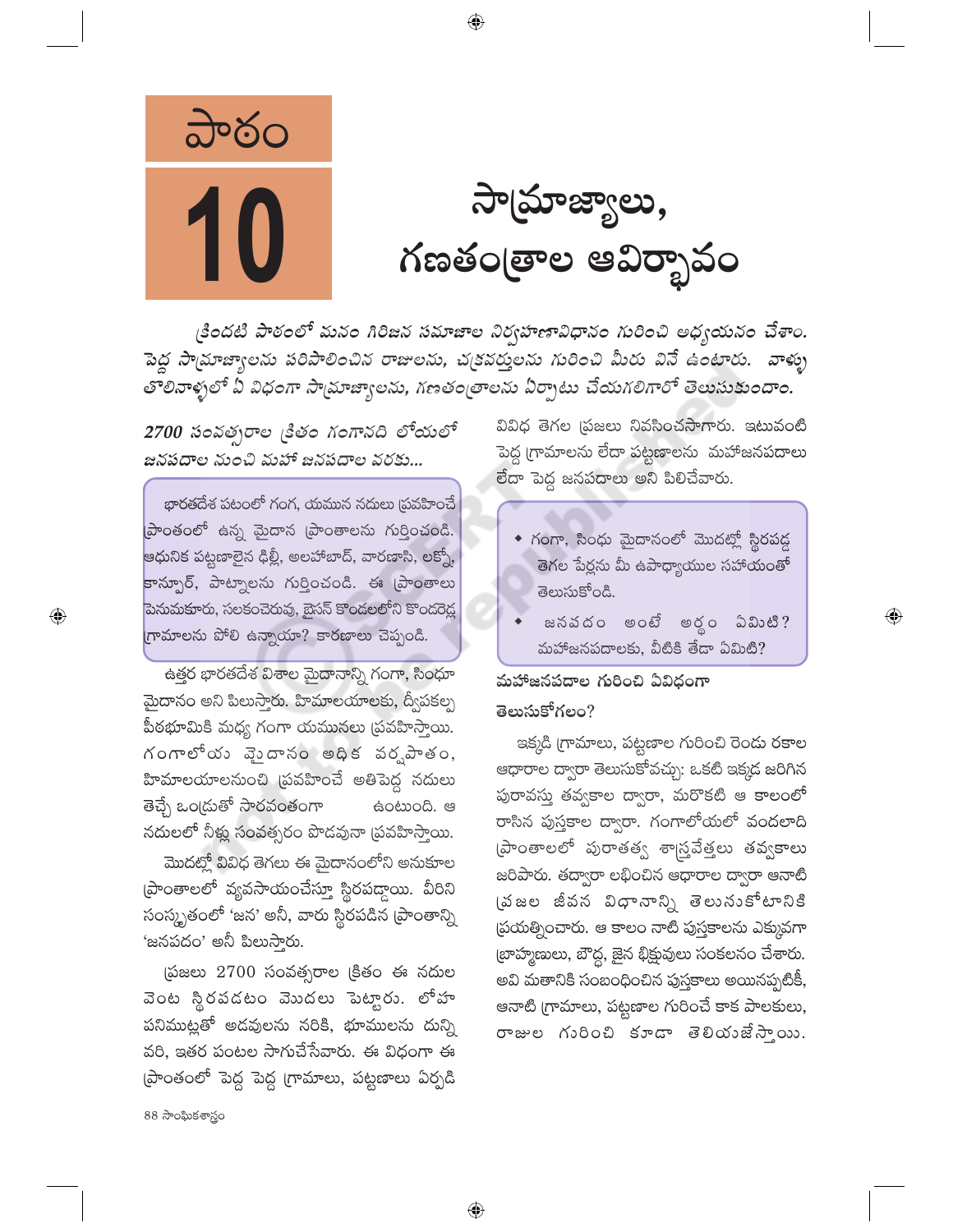కాంభోజ  $16$  మహాజనపదాలు  $(2500 \times 500)$  సంవత్సరాల (కీతం) గాంధారా కురు ಎಂಎಲ್ కోసల సూరసేన మల్లేరు<br>- మ మత్స్య వత్స ಫೆದಿ అవంతి మగధ **D3** అస్మక సూచిక ఇతర దేశాలతో సరిహద్దు రేఖ నముద్రము మహాజనపద<mark>ం</mark>

పటం 1 మహాజనపదాల పటం

 $\overline{\mathbb{R}}$ న ఇచ్చిన భారతదేశ పటాన్ని చూదండి. కొన్ని మహాజనపదాలలోని @ాంతాలను  $\kappa$ ವಿಕಾಲ మహాజనపదానికి సంబంధించిన పెద్ద పట్టణం పేరును గురించి, దాని గుండా (పవహించే నదిని కూడా తెలుసుకోవచ్చు.

గంగాలోయలో వెలసిన మహాజనపదాలకు వాటి పట్టణాలకూ సంబంధించిన పట్టికను తయారుచేయండి.

| మహాజనపదం | నగరం |
|----------|------|
|          |      |
|          |      |
|          |      |
|          |      |
|          |      |

ఆంధ్ర(పదేశ్ (పభుత్వం వారిచే ఉచితపంపిణీ

 $\bigoplus$ 

 $\frac{1}{2}$ సామాజ్యాలు, గణతండ్రాల ఆవిర్భావం 89

 $\bigoplus$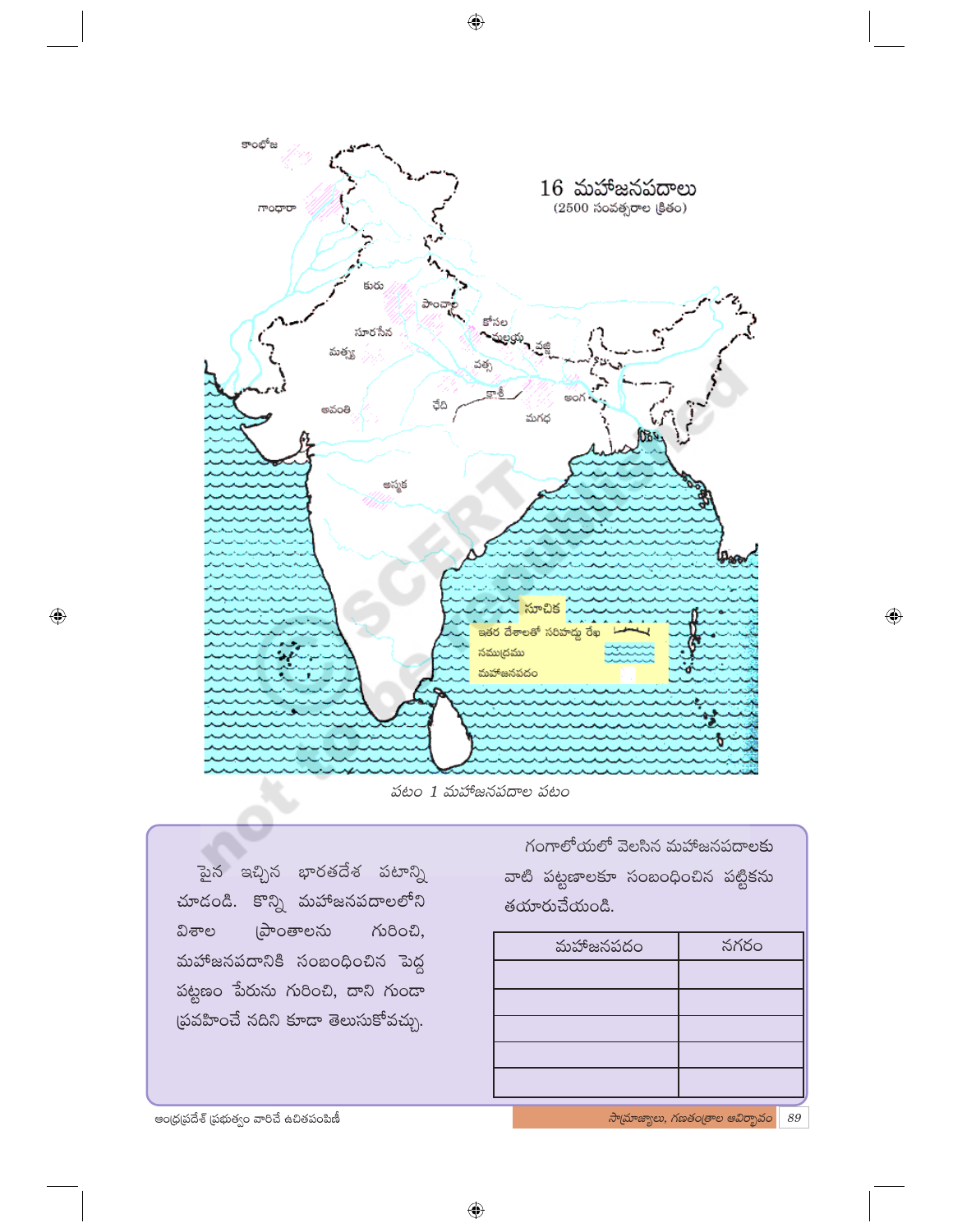కొన్ని పుస్తకాలను గ్రీసువంటి దూర[పాంతవాసులు కూడా రాశారు. వివిధ ఆధారాలనుంచి సేకరించిన సమాచారం ఆధారంగా ఆనాటి సంగతులు తెలుసుకుందాం.

 $\bigoplus$ 

మహాజనపదాల కాలంనాటి కొన్ని ముఖ్యమైన పురాతత్వ (పాంతాలు: ఢిల్లీ, అత్రంజిఖేర, కౌశంబి (అలహాబాద్కు దగ్గరలో), పాట్నా, అయోధ్య, రాజ్గిర్ మొదలైనవి.

ఈ కాలంలో రాసిన కొన్ని ముఖ్యమైన పుస్తకాలు: ఉపనిషత్తులు, ధర్మసూ(తాలు, దిగానికాయు, మజ్జిమనికాయ, హెరిడోటస్ చరి(త, (స్టాబో మొదలైనవి.

- ◆ రెండు వేల సంవత్సరాల తరవాత మనం నివసించిన గ్రామాలను, పట్టణాలను పురావస్తు శాద్ర్రవేత్తలు తవ్వితే వాళ్లు మన గ్రామాలలో, పట్టణాలలో ఏం గమనిస్తారు?
- ఒక (పాంతం (గామం/పట్టణం అని వాళ్ళు  $\omega$ சு லிஜில்?
- ఒక పుస్తకంలో ఫలానా పట్టణం బంగారం, వెండితో నిర్మితమైనదని, వేలాది (పజలు పెద్ద విశాలమైన భవనాల్లో ఉండేవారని రాసి ఉంటే అది కల్పితమో, వాస్తవమో మీరు ఎలా నిర్ధారిస్తారు?

## మహాజనపదాల కాలంనాటి గ్రామాలు

 $\bigoplus$ 

ఆనాటి పుస్తకాలను చదివితే వ్యవసాయంచేసే భూ యజమానులను గృహపతి లేదా గహపతి అనేవారని తెలుస్తుంది. వారు కుటుంబ సభ్యులతోపాటు వ్యవసాయ క్షేత్రాలలో పనిచేసేవారు. వాళ్లు 'దాసు'లను లేదా బానిస (యుద్దాల్లో బందీలై రైతులకు అమ్ముడయిన వార)లను కూడా పనికి ఉపయోగించేవారు అంతేకాకుండా 'భర్తుకా' అనే పనివాళ్ళకు కూలి ఇచ్చి పొలంలో, ఇంటిలో పనిచేయించుకునే వారు. కొంత మంది ధనవంతులైన గహపతులకు ఎక్కువభూమి, బానిసలు ఉండేవారు. సాధారణంగా అత్యధిక భూమి ఉన్న వ్యక్తి గ్రామపెద్ద అవుతాడు. గోందుల 'పట్లా'  $90\omega$ సాంఘికశాస్త్రం

లాగా ఆ గ్రామానికి అతడు నాయకుడే కాక, రాజుతరఫున ఇతర (గామస్తులనుంచి పన్నులు వసూలుచేసేవాడు. అంతేగాక కొన్ని సమయాలలో న్యాయమూర్తిగా, పోలీసు అధికారిగా వ్యవహరిస్తూ గ్రామంలో శాంతిభ(దతలను కాపాడేవాడు.

చాలా (గామాలలో నైపుణ్యం గల వృత్తి పనివాళ్ళు ఉండేవారు. కమ్మర్లు వ్యవసాయానికి పనికి వచ్చే పనిముట్ల (నాగటిక(రులు, గొడ్డళ్ళు, బాణాలు మొదలైనవి)ను, వంటకు ఉపయోగపడే కుండలు, ధాన్యం నిలవ ఉంచే పాత్రలను కుమ్మరి, బండ్లు, నాగళ్లు, ఇతర గృహ సామగ్రిని వ(డంగులు, దుస్తులను నేత పనివారు తయారుచేసేవారు. ఉత్పత్తులకు బదులుగా గృహపతులు వారికి ధాన్యం ఇచ్చి ఉండవచ్చు. ఈ ఉత్పత్తులు వ్యవసాయానికి అత్యవసరం. వాటిని సొంతంగా తయారుచేసుకోటానికి గృహపతులకు నైపుణ్యం, సమయం ఉండవు.

గోండు గామాలకు వంటి తెగల మహాజనపదాల నాటి గ్రామాలకు పోలికలు తేదాలు ఏమిటి?

 $\bigoplus$ 

 $\bullet$  గృహపతికి, గ్రామాలలోని వృత్తిపనివారికి మధ్య  $\delta$ o $\alpha$ o $\beta$ o  $\delta$ නිාහී?

#### మహాజనపదాలలోని నగరాలు

మీరు ముందు పేజీలో తయారుచేసిన పట్టికలోని నగరాలను చూడండి. అక్కడ ఎటువంటి ప్రజలు నివసి స్తారు? వట్టణాలలో తమ జీవనానికి ఇతరులకోసం కష్టపడి పనిచేసే (శామిక పేదలు ఎక్కువగా ఉంటారు. వారిలో కొంతమంది బానిస సేవకులు, మిగతావారు వస్తువులు తయారుచేసి అమ్మే వృత్తిపనివారు. ఈ వృత్తిపనివారు ఏం తయారు చేసేవారు? అన్ని (పముఖ నగరాలలో ఎంతో గిరాకీ ఉండే అందమైన కుండలను తయారుచేసే వారు. చక్కని వఁ్చస్తాలను నేసి మహాజనవదాలలోని ధనవంతులకు అమ్మేవారు. వాళ్ళు బంగారు, వెండి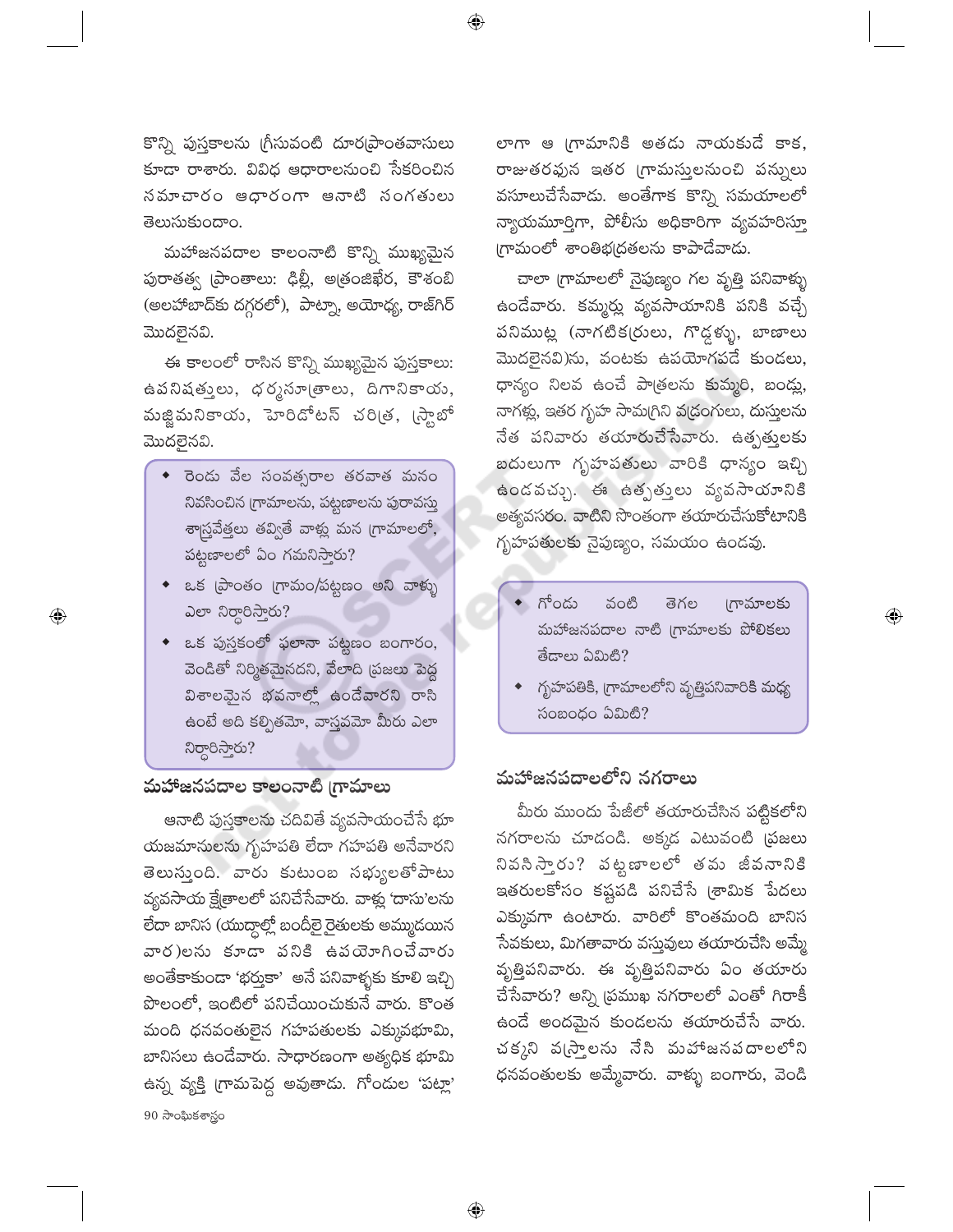ఆభరణాలను కూడా తయారుచేసేవారు. ఇనుము, రాగి, ఇత్తడి వంటి లోహాలతో పాత్రలు, పరికరాలు తయారుచేసేవారు. వారు చెక్కతో బళ్ళను, గృహెూపకరణాలను తయారుచేసేవారు. సైనికులు, గణకులు, తాపీ పనివారు, గుర్రాల శిక్షకులు, ఊడ్చేవారు, నీటిని తెచ్చేవారు, చెక్కతోను, ఏనుగు దంతంతోను బొమ్మలు తయారుచేసే అనేక రకాల పనివాళ్లు ఉండేవారు. వీళ్లు తయారుచేసిన వస్తువులలో కొన్నిమాత్రమే తవ్వకాలలో బయటపడ్డాయి. పుస్తకాల ద్వారా వాళ్ళ గురించి మరింత తెలుసుకోవచ్చు.

వృత్తిపనివారు ఉత్పత్తి చేసిన వస్తువులను కొని గృహపతులకు వాటిని ఎక్కువ లాభానికి అమ్మే వ్యాపారస్తులు కూడా ఉండేవారు. అంతేగాక వివిధ దేశాలలో (పత్యేకంగా లభించే వస్తువులను తీసుకువచ్చి ఆయా జనపదాలలో అమ్మేవారు. వాళ్ళు వ్యాపార నిమిత్తం పరివారంతోపాటు ఎద్దులు, బళ్ళు, గాడిదలు, ఒంటెలతో వారాలు, నెలలపాటు నదులు, మైదానాలు, కొండలు, మహా ఎడారుల్లో సైతం (పయాణించేవారు.

 $\bigoplus$ 



చిత్రం 10.1 మహాజనపదం కాలానికి ముందు నుంచే కంచాలు, కప్పులు వంటి పింగాణి వస్తువులకు అందంగా రంగులు అద్దేవారు. అటువంటి కప్పును మీరు ఇక్కడ చూడవచ్చు.

వాళ్ళకు వచ్చిన అపార లాభాలతో పెద్ద భవంతులలో సేవకులతో, డ జన్హ మంది బానిన లతో పనిచేయించుకుంటూ విలాసవంతమైన జీవనం సాగించేవారు.

 $\bullet$  నగరాలలోని (పజలకు ధాన్యం, పాలు, మాంసం, మొదలైనవి అవసరం. నగరంలో వ్యవసాయం లేకుండా అంతమంది (పజలు వాటిని ఎలా పొందగలిగేవారు?

#### రాజ్యం, సైన్యం, పన్నులు

వువోజనవదాలను రాజులు చాలా పరిపాలించేవారు. (పజలు వారి ఆజ్ఞలను పాటించేట్లు చేయటానికి, ఇతర రాజులు వారి రాజ్యంపై దండెత్తకుండా ఉండటానికి నాటి రాజులకు సొంత సైన్యం ఉండేది. వారు రాజధాని నగరాలలో నివసిస్తూ, చెక్క, రాళ్లు, ఇటుకలు, మట్టితో చుట్<mark>ద</mark>ూ పటిష్టమైన కోట గోడలు నిర్మించేవారు.  $10.2$  చిత్రాన్ని చూడండి

వీటంతటికీ చాలా ఖర్చు అయ్యేది. సైనికులకు, వారి కుటుంబాలకు ఆధారం చూపించాలి. ఇటుకలు చేసేవారికి, భవనాలు కట్టేవారికి కూలీ ఇవ్వాలి.

 $\bigoplus$ 

వీటంతటికీ అవసరమైన ధనాన్ని రాజులు ఎలా  $\frac{1}{2}$ တာဝါး ဆုတ်  $\frac{1}{2}$ 

గోందుల గ్రామపెద్ద 'పట్లా' కూడా అప్పుడప్పుడు బయటి దాదులనుంచి తమ (గామాన్ని రక్షించవలసి వచ్చేది. అటువంటి సమయంలో గ్రామస్థలందరూ కలిసికట్టుగా పోరాటం చేసేవారు. (గామస్థలు ఒక రోజు గ్రామపెద్ద పొలాల్లో వేతనం లేకుండా పనిచేయటం ద్వారా వచ్చే అదనపు ఆదాయంతో అతిథులకు అయ్యే ఖర్చు, పండగలకు అయ్యే ఖర్చును 'పట్లా' భరించేవాడని చూశాం. అయితే తెగ పెద్దను గొప్పవాడిగా, ధనవంతుడిగా చేసేటంత ఆదాయం ఉండేదికాదు. అందరి (వయోజనం ఉందని భావించినప్పుడు మాత్రమే తెగలోని సాధారణ (పజలు తెగపెద్దతో సహకరిస్తారు. అతని ఆజ్ఞలను పాటిస్తారు.  $10.3$  లోని చిత్రం సుమారు  $2000$  సంవత్సరాల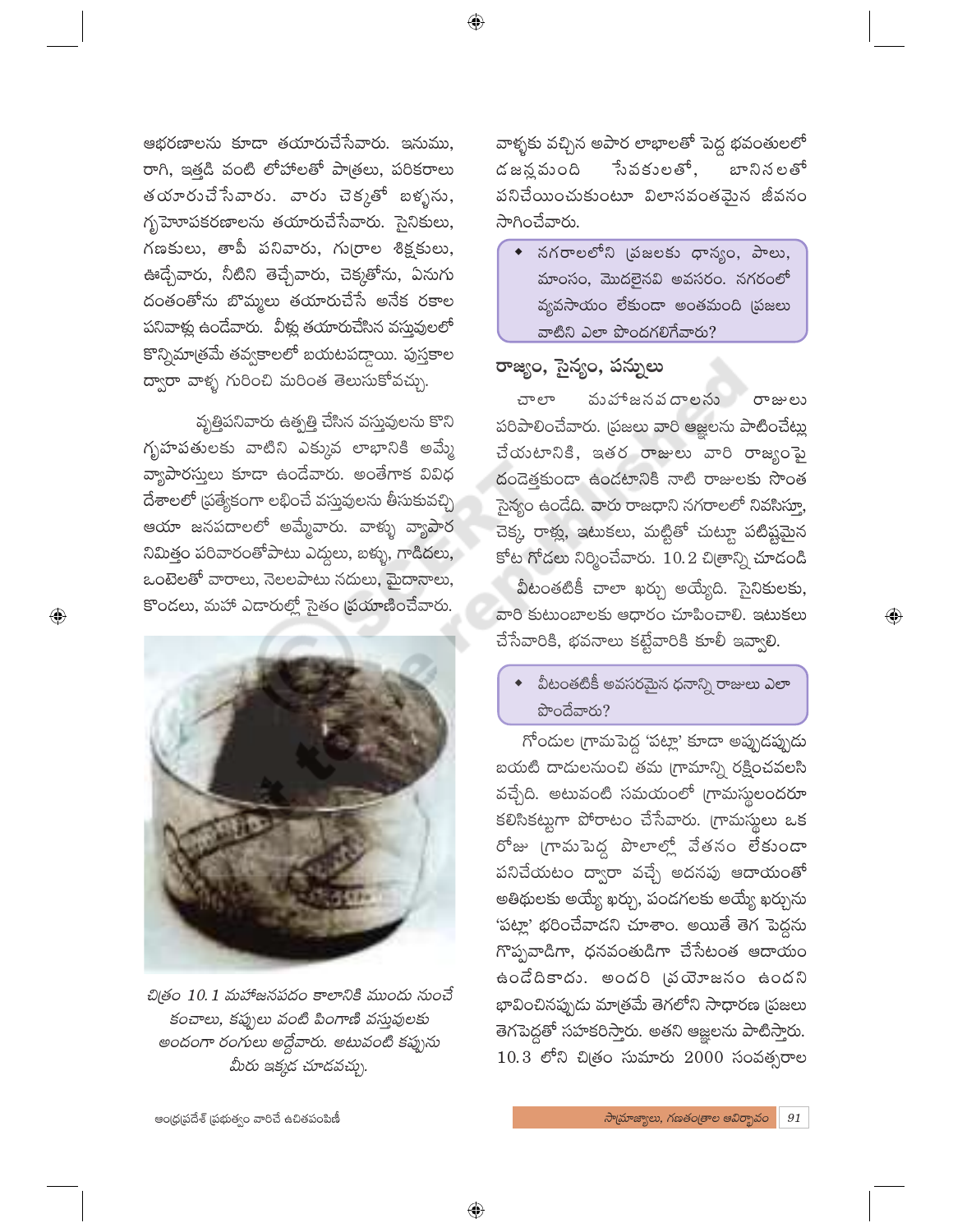

10.2 కౌశంబి పట్టణ కోట గోడ

కాలంనాటి సాంచినూవానికి చెందినది. ఈ చిత్రంలో రాజును ఎలా గుర్తిస్తావు?

 $\bigoplus$ 

తెగలోని గ్రామపెద్దలకు లేదా ముఖ్యులకు, మహాజనపదాలలోని రాజులకు చాలా తేదా ఉంటుంది. ప్రజల నుంచి రాజులు పన్నులు వసూలు చేస్తారు. గృహపతులు, వృత్తి పనివారు, వ్యాపారస్తుల నుంచి పన్నులు వసూలు చేయటానికి అధికారులు ఉంటారు. పన్ను చెల్లించడానికి ఎవరైనా నిరాకరిస్తే వారిని సైనికులు శిక్షిస్తారు. ఈ అధికారులు, సైనికులు రాజుగారి ఉద్యోగులు, రాజు ఆజ్ఞలకు లోబడి ఉంటారు. (పజలు తన ఆజ్ఞలు పాటించేలా చూడటానికి కూడా రాజుకు వీళ్లు ఉపయోగపడేవారు.

- మహాజనపదాలలోని రాజులకు సైన్యం అవసరం ఏమిటి?
- $\bullet$  గోందు పట్లా, మహాజనపదాలలో రాజుకు ఆదాయ వ్యయాల్లో తేదా ఏమిటి?

సిరి సంపదలతో, గొప్పగా ఉండాలని చాలా మంది రాజులు కోరుకునేవారు. దీనికి రెండు మార్గాలున్నాయి. మొదటిది వారి రాజ్యంలోని (పజలపై పన్నులను పెంచటం, రెండవది పొరుగు రాజ్యాలను జయించటం. వ్యవసాయం చేసే గృహపతులనుంచి రాజులు పన్నులు వసూలు చేసేవారు. వారు తమ పంటను ఆరు భాగాలుగా చేసి ఒక భాగాన్ని రాజుకు ఇచ్చేవారు. దీనిని 'భాగ' అని పిలిచేవారు. (ప్రతి నెల ఒక రోజు ఉచితంగా వనిచేయుటం ద్వారా వృత్తిపనివారు రాజుకు పన్నులు చెల్లించేవారు.

 $\bigoplus$ 



చిత్రం 10.3 రాజు పట్టణ కోటనుండి బయటకు వస్తున్న దృశ్యం.

 $92$  సాంఘికశాస్త్రం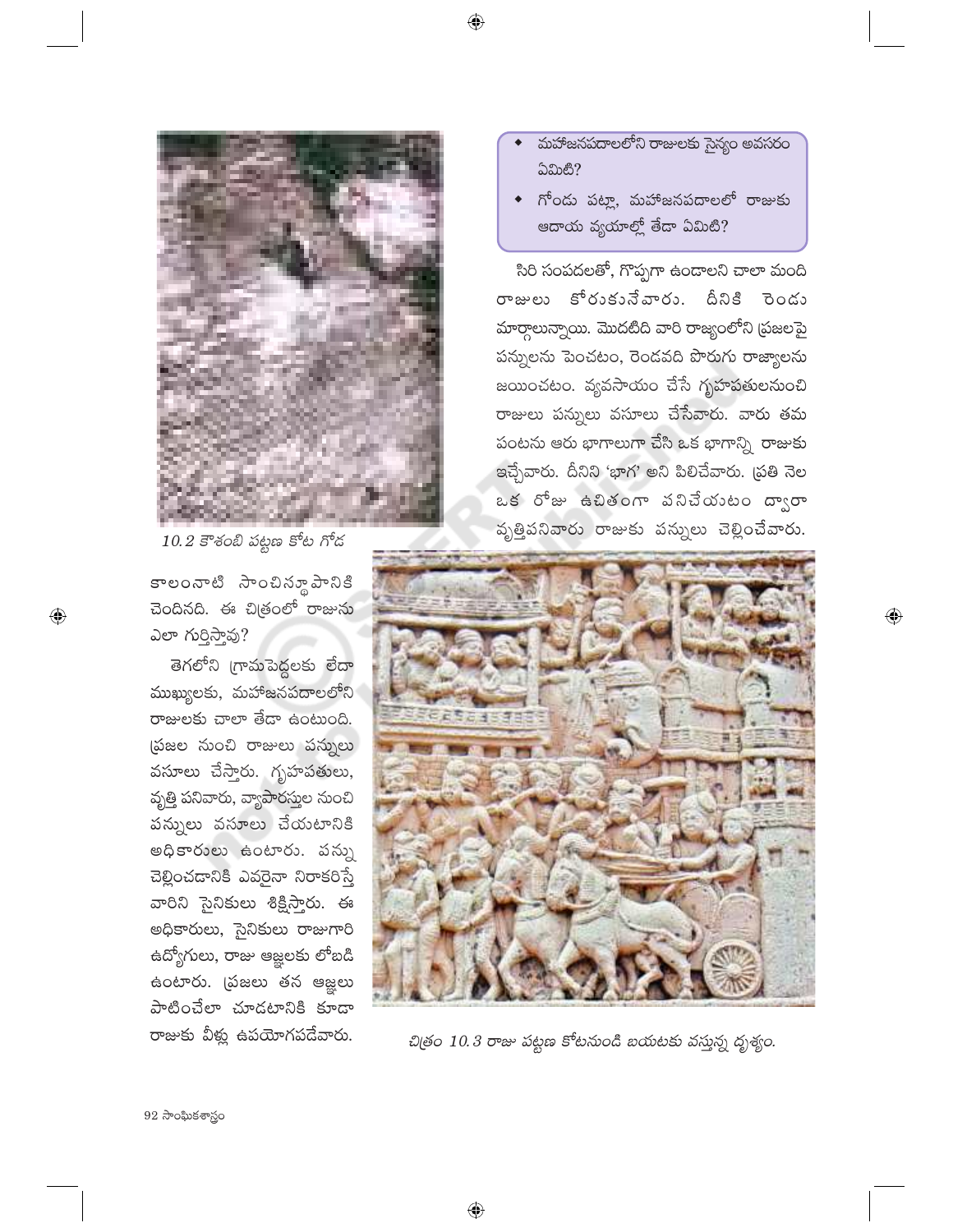పశువులు, గొ(రెల మందలు కాసేవారు కూడా జంతువులను లేదా జంతు ఉత్పత్తులను పన్నుగా రాజుకు చెల్లించేవారు. వ్యాపారస్థులు కూడా వాళ్ళు అమ్మిన వస్తువులపై పన్ను చెల్లించేవారు. వేటాడేవారు, సేకరణ చేసేవారు కూడా అటవీ ఉత్పత్తు<u>ల</u>ైన తోళ్లు, కలప వంటివి ఇచ్చేవారు. ఈ రకంగా రాజుకు పన్నుల రూపంలో వివిధ రకాల వస్తువులు లభించేవి. ఈ కాలంలోనే నాణేలను ఉవ యోగించటం ప్రారంభమయింది. కొన్ని రకాల పన్నులు నాణేల రూపంలో చెల్లించేవారు.

- $\bullet$  [పతి ఒక్కరూ తాము కష్టపడి సంపాదించినదానిలో కొంత చెల్లించాల్సివస్తే అది వాళ్ళ జీవితాలపై ఎటువంటి (పభావాన్ని చూపిస్తుంది?
- $\bullet$  వాళ్లు పన్నులు చెల్లించటానికి ఎందుకు అంగీకరించి ఉంటారు? కొత్త ఏర్పాట్లవల్ల వాళ్లు ఏ రకంగా [పయోజనం పొంది ఉంటారు?
- $\bullet$  'భాగ' అంటే ఏమిటి? రైతుల ఉత్పత్తినుంచి ఇప్పటి  $\tilde{\omega}$ భుత్వం కూడా ఇలా తీసుకుంటుందా?

 $\bigoplus$ 

రైతులు మెరుగైన సాగునీటి వసతుల<mark>ను,</mark> మెరుగైన వ్యవసాయ విధానాలను అనుసరించి అధిక ఉత్పత్తి సాధించటానికి రాజులు (పోత్సహించేవారని చరిత్రకారుల అభి[పాయం. తద్వారా రాజులకు పన్ను రూపంలో ఎక్కువ లభిస్తుంది. అదే విధంగా వ్యాపారస్థులను సుదూర (పాంతాల వారితో వ్యాపారం చేయమని <mark>ప్రో</mark>త్సహించి వారి నుండి తమ తరఫున పన్నులు వసూలు చేయాలని గ్రామపెద్దని రాజులు కోరేవారు. గ్రామపెద్ద అధికారం, సంపద పెరుగుదలకు ఇది సహాయపడింది.

రాజులు నిరంతరం రాజ్యవిస్తరణకు యుద్దాలు చేసేవారు. ఈ యుద్దాలలో పాల్గొనే సైన్యానికి జీతాలు ఇచ్చేవారు. ఓడిన వాళ్ళని నాశనం చేసేవారు. గ్రామదహనాలకు, లూటీలకు పాల్పడేవారు. ఓడిపోయిన

ఆంధ్ర(పదేశ్ (పభుత్వం వారిచే ఉచితపంపిణీ

రాజ్యాల (పజలను బానిసలుగా చేసి గృహపతులకు, వ్యాపారులకు, అధికారులకు అమ్మేవారు.

- $\bullet$   $\alpha$ యుద్ధం కారణంగా నష్టపోయి రాజుకు పన్నులు చెల్లించాల్సి ఉన్న (గామాన్ని గురించి ఒక కథ రాయండి. ఈ కథ రాసేటప్పుడు ఆనాటి గ్రామాల గురించి మీకు తెలిసినదంతా దృష్టిలోపెట్టుకోండి.
- ◆ వృత్తి ఉత్పతుతలను, వ్యాపారాన్ని వృద్ధి చెయ్యటానికి మహాజనపదాల రాజులు ఎందుకు ఆసక్తి చూపించేవారు?
- $\bullet$  రాజులు విధించే పన్నులవల్ల (గామపెద్దలు ఏ విధంగా లాభపడేవారు?

## మగధ ఒక బలమైన రాజ్యం

మీరు పైన తయారుచేసిన పట్టికలో మగధ ఉందా? ఇది గంగానదికి రెండువైపులా విస్తరించి ఉందని మీరు గమనించి ఉంటారు. నదులు భూములను సారవంతం చేస్తాయి. గృహపతులు తమ భూములను సులభంగా సాగుచేసుకొనేవారు. నదులమీద సరుకు రవాణా చేసేవారు, సైనికులను తరలించేవారు. మగధలోని కొంత (పాంతంలో అడవులున్నాయి. ఈ అడవుల నుంచి ఏనుగులను పట్టుకొని యుద్దాలలో పోరాడటానికి వాటికి శిక్షణ ఇచ్చేవారు. అదవులనుంచి లభించే కలపతో కోటలు, రాజభవనాలను, రథాలను నిర్మించటానికి ఉపయోగించేవారు. మగధ రాజ్యంలోని దక్షిణ (పాంతంలో ఇనప ఖనిజ నిక్షేపాలు ఉండేవి. వాటిని ఉపయోగించి ఆయుధాలు మొదలైనవి తయారుచేసేవారు.

 $\textcircled{\scriptsize\textsf{P}}$ 

వీటన్నింటి కారణంగా మగధరాజ్యం బలమైన రాజ్యంగా ఎదిగింది. మొదటి రాజులైన బింబిసారుడు, అజాతశ(తువు మగధను బలమైన రాజ్యంగా తీర్చిదిద్దారు. మహాపద్మనందుడు మరొక బలమైన రాజు. ఈ రాజులందరూ తమ సైన్యంతో ఇతర రాజ్యాలను జయించారు. దాని భలితంగా మహాపద్మనందుని కాలంలో రాజ్యం వాయువ్యం నుంచి ఒడిశా వరకు విస్తరించింది.

 $\frac{1}{2}$ నా బ్యాలు, గణతం(తాల ఆవిర్భావం  $93$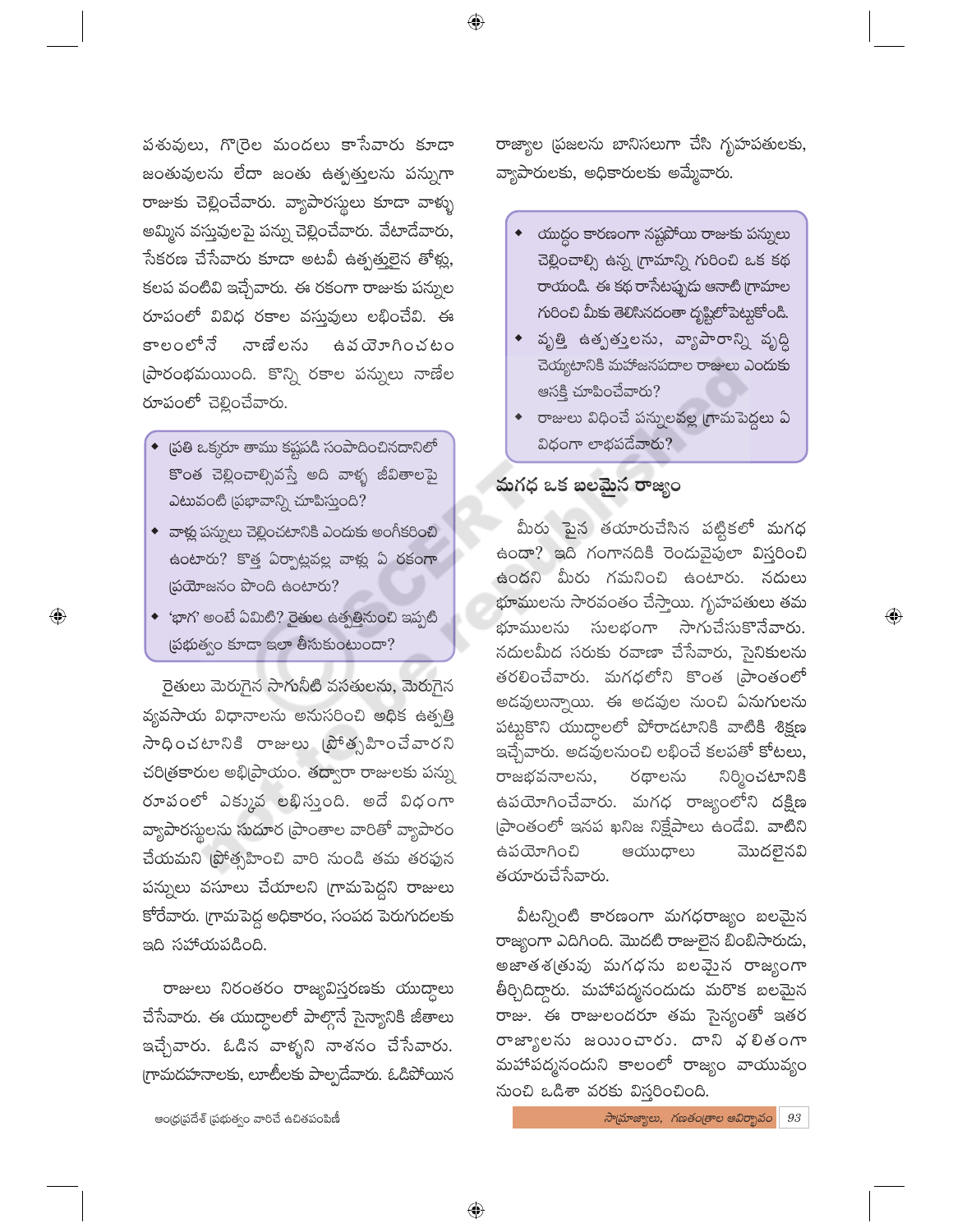

 $10.4$  సాంచీ చిత్రఫలకంలో యుద్ధదృశ్యం



చిత్రం 10.5 సాంచీ గణసమావేశ చిత్రం

 $94$  సాంఘికశాస్త్రం

 $\bigoplus$